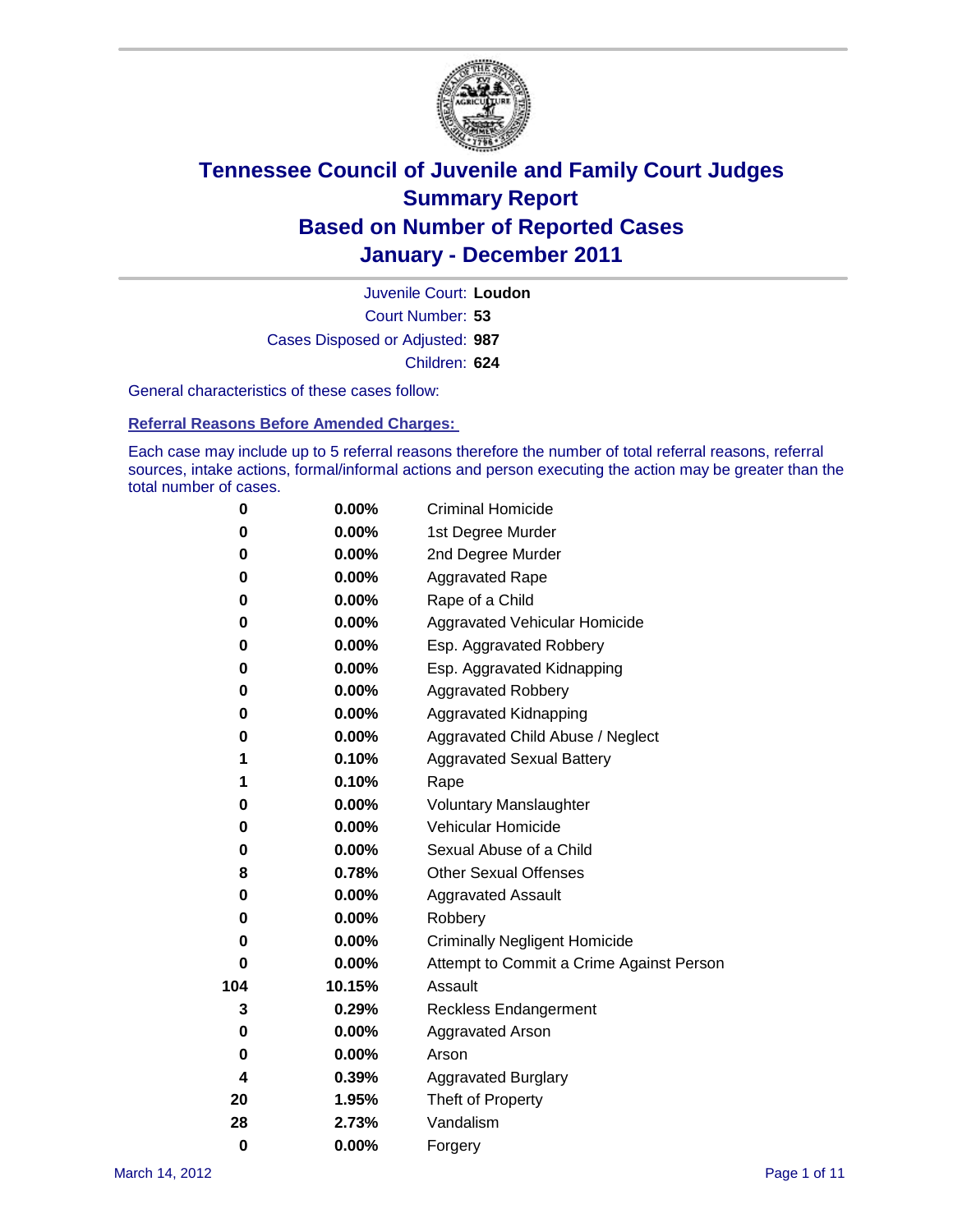

Court Number: **53** Juvenile Court: **Loudon** Cases Disposed or Adjusted: **987** Children: **624**

#### **Referral Reasons Before Amended Charges:**

Each case may include up to 5 referral reasons therefore the number of total referral reasons, referral sources, intake actions, formal/informal actions and person executing the action may be greater than the total number of cases.

| $\pmb{0}$ | 0.00%    | <b>Worthless Checks</b>                                     |
|-----------|----------|-------------------------------------------------------------|
| 0         | 0.00%    | Illegal Possession / Fraudulent Use of Credit / Debit Cards |
| 4         | 0.39%    | <b>Burglary</b>                                             |
| 0         | 0.00%    | Unauthorized Use of a Vehicle                               |
| 0         | $0.00\%$ | <b>Cruelty to Animals</b>                                   |
| 1         | 0.10%    | Sale of Controlled Substances                               |
| $\bf{0}$  | $0.00\%$ | <b>Other Drug Offenses</b>                                  |
| 46        | 4.49%    | Possession of Controlled Substances                         |
| 0         | $0.00\%$ | <b>Criminal Attempt</b>                                     |
| 1         | 0.10%    | Carrying Weapons on School Property                         |
| 1         | 0.10%    | Unlawful Carrying / Possession of a Weapon                  |
| 0         | $0.00\%$ | <b>Evading Arrest</b>                                       |
| 0         | 0.00%    | Escape                                                      |
| 0         | $0.00\%$ | Driving Under Influence (DUI)                               |
| 19        | 1.85%    | Possession / Consumption of Alcohol                         |
| 3         | 0.29%    | Resisting Stop, Frisk, Halt, Arrest or Search               |
| 0         | $0.00\%$ | <b>Aggravated Criminal Trespass</b>                         |
| 6         | 0.59%    | Harassment                                                  |
| 0         | 0.00%    | Failure to Appear                                           |
| 0         | $0.00\%$ | Filing a False Police Report                                |
| $\bf{0}$  | 0.00%    | Criminal Impersonation                                      |
| 12        | 1.17%    | <b>Disorderly Conduct</b>                                   |
| 3         | 0.29%    | <b>Criminal Trespass</b>                                    |
| $\bf{0}$  | 0.00%    | Public Intoxication                                         |
| 0         | $0.00\%$ | Gambling                                                    |
| 116       | 11.32%   | <b>Traffic</b>                                              |
| 0         | $0.00\%$ | Local Ordinances                                            |
| 0         | $0.00\%$ | Violation of Wildlife Regulations                           |
| 0         | $0.00\%$ | Contempt of Court                                           |
| 132       | 12.88%   | Violation of Probation                                      |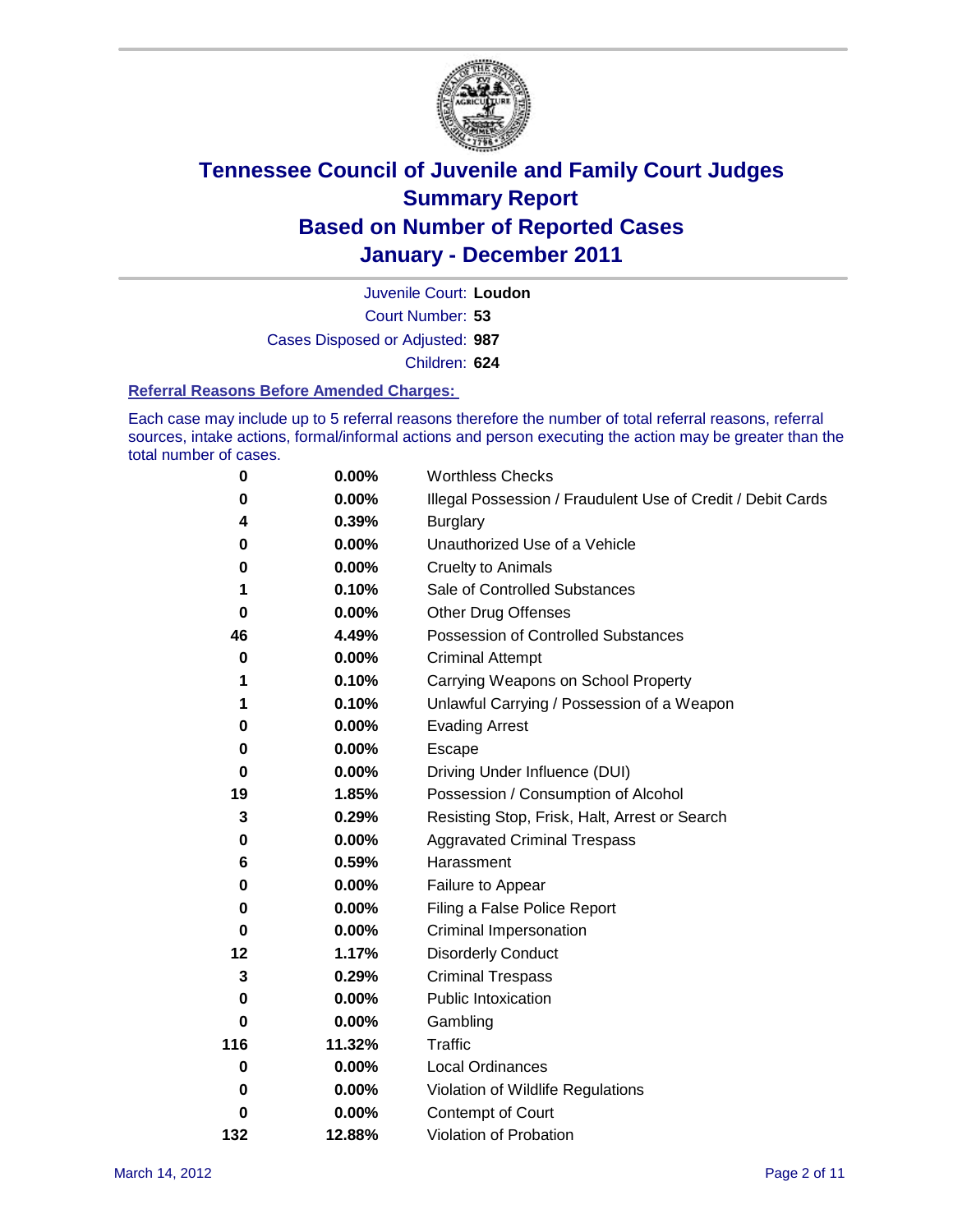

Court Number: **53** Juvenile Court: **Loudon** Cases Disposed or Adjusted: **987** Children: **624**

#### **Referral Reasons Before Amended Charges:**

Each case may include up to 5 referral reasons therefore the number of total referral reasons, referral sources, intake actions, formal/informal actions and person executing the action may be greater than the total number of cases.

| 0        | 0.00%    | Violation of Aftercare                 |
|----------|----------|----------------------------------------|
| 47       | 4.59%    | <b>Unruly Behavior</b>                 |
| 395      | 38.54%   | Truancy                                |
| 10       | 0.98%    | In-State Runaway                       |
| 0        | 0.00%    | Out-of-State Runaway                   |
| 31       | 3.02%    | Possession of Tobacco Products         |
| 10       | 0.98%    | Violation of a Valid Court Order       |
| 19       | 1.85%    | Violation of Curfew                    |
| $\bf{0}$ | $0.00\%$ | Sexually Abused Child                  |
| 0        | 0.00%    | <b>Physically Abused Child</b>         |
| 0        | 0.00%    | Dependency / Neglect                   |
| 0        | 0.00%    | <b>Termination of Parental Rights</b>  |
| 0        | 0.00%    | <b>Violation of Pretrial Diversion</b> |
| 0        | 0.00%    | Violation of Informal Adjustment       |
| 0        | $0.00\%$ | <b>Judicial Review</b>                 |
| 0        | $0.00\%$ | <b>Administrative Review</b>           |
| 0        | 0.00%    | <b>Foster Care Review</b>              |
| 0        | 0.00%    | Custody                                |
| 0        | 0.00%    | Visitation                             |
| 0        | 0.00%    | Paternity / Legitimation               |
| 0        | 0.00%    | Child Support                          |
| 0        | 0.00%    | <b>Request for Medical Treatment</b>   |
| 0        | 0.00%    | <b>Consent to Marry</b>                |
| $\bf{0}$ | 0.00%    | Other                                  |
| 1,025    | 100.00%  | <b>Total Referrals</b>                 |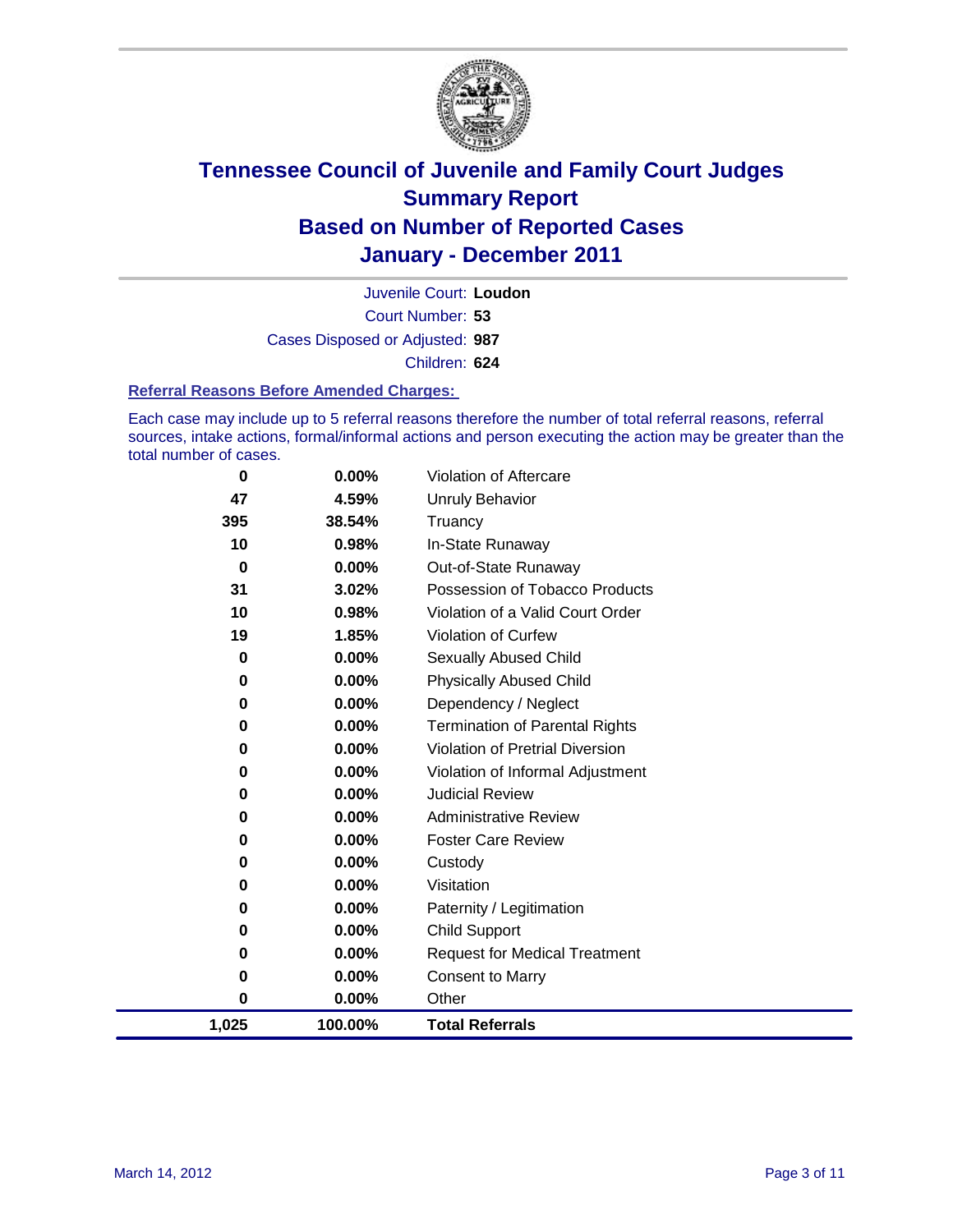

|                            | Juvenile Court: Loudon          |                                   |  |  |  |
|----------------------------|---------------------------------|-----------------------------------|--|--|--|
|                            |                                 | Court Number: 53                  |  |  |  |
|                            | Cases Disposed or Adjusted: 987 |                                   |  |  |  |
|                            |                                 | Children: 624                     |  |  |  |
| <b>Referral Sources: 1</b> |                                 |                                   |  |  |  |
| 403                        | 39.32%                          | Law Enforcement                   |  |  |  |
| 14                         | 1.37%                           | Parents                           |  |  |  |
| 0                          | 0.00%                           | <b>Relatives</b>                  |  |  |  |
| 0                          | 0.00%                           | Self                              |  |  |  |
| 381                        | 37.17%                          | School                            |  |  |  |
| 0                          | 0.00%                           | <b>CSA</b>                        |  |  |  |
| $\mathbf{2}$               | 0.20%                           | <b>DCS</b>                        |  |  |  |
| 0                          | 0.00%                           | Other State Department            |  |  |  |
| 0                          | 0.00%                           | <b>District Attorney's Office</b> |  |  |  |
| 223                        | 21.76%                          | <b>Court Staff</b>                |  |  |  |
| 0                          | 0.00%                           | Social Agency                     |  |  |  |
| 0                          | 0.00%                           | <b>Other Court</b>                |  |  |  |
| $\mathbf{2}$               | 0.20%                           | Victim                            |  |  |  |
| 0                          | 0.00%                           | Child & Parent                    |  |  |  |
| 0                          | 0.00%                           | Hospital                          |  |  |  |
| 0                          | 0.00%                           | Unknown                           |  |  |  |
| 0                          | 0.00%                           | Other                             |  |  |  |
| 1,025                      | 100.00%                         | <b>Total Referral Sources</b>     |  |  |  |
|                            |                                 |                                   |  |  |  |

### **Age of Child at Referral: 2**

| 624 | 100.00%       | <b>Total Child Count</b> |
|-----|---------------|--------------------------|
|     | 0.00%<br>0    | <b>Unknown</b>           |
|     | 0.00%<br>0    | Ages 19 and Over         |
|     | 126<br>20.19% | Ages 17 through 18       |
|     | 206<br>33.01% | Ages 15 through 16       |
| 101 | 16.19%        | Ages 13 through 14       |
|     | 47<br>7.53%   | Ages 11 through 12       |
|     | 144<br>23.08% | Ages 10 and Under        |
|     |               |                          |

<sup>1</sup> If different than number of Referral Reasons (1025), verify accuracy of your court's data.

<sup>2</sup> One child could be counted in multiple categories, verify accuracy of your court's data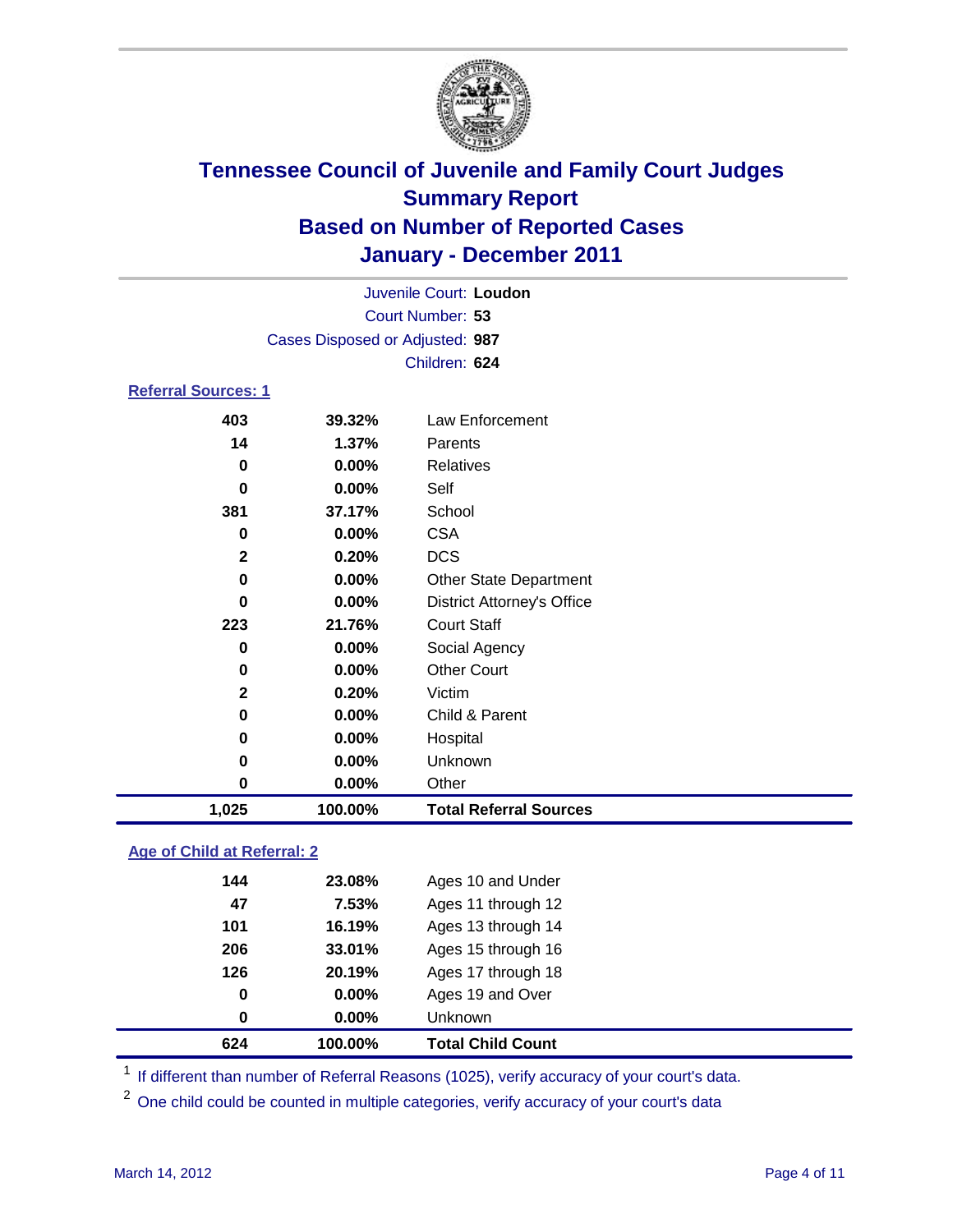

| Juvenile Court: Loudon                  |                                 |                          |  |
|-----------------------------------------|---------------------------------|--------------------------|--|
| Court Number: 53                        |                                 |                          |  |
|                                         | Cases Disposed or Adjusted: 987 |                          |  |
|                                         |                                 | Children: 624            |  |
| Sex of Child: 1                         |                                 |                          |  |
| 353                                     | 56.57%                          | Male                     |  |
| 271                                     | 43.43%                          | Female                   |  |
| $\mathbf 0$                             | 0.00%                           | Unknown                  |  |
| 624                                     | 100.00%                         | <b>Total Child Count</b> |  |
| Race of Child: 1                        |                                 |                          |  |
| 604                                     | 96.79%                          | White                    |  |
| 14                                      | 2.24%                           | African American         |  |
| $\mathbf 0$                             | 0.00%                           | Native American          |  |
| 1                                       | 0.16%                           | Asian                    |  |
| 5                                       | 0.80%                           | Mixed                    |  |
| $\mathbf 0$                             | 0.00%                           | Unknown                  |  |
| 624                                     | 100.00%                         | <b>Total Child Count</b> |  |
| <b>Hispanic Origin: 1</b>               |                                 |                          |  |
| 55                                      | 8.81%                           | Yes                      |  |
| 569                                     | 91.19%                          | <b>No</b>                |  |
| $\mathbf 0$                             | 0.00%                           | Unknown                  |  |
| 624                                     | 100.00%                         | <b>Total Child Count</b> |  |
| <b>School Enrollment of Children: 1</b> |                                 |                          |  |
| 611                                     | 97.92%                          | Yes                      |  |
| 11                                      | 1.76%                           | No                       |  |
| $\mathbf{2}$                            | 0.32%                           | Unknown                  |  |
| 624                                     | 100.00%                         | <b>Total Child Count</b> |  |

One child could be counted in multiple categories, verify accuracy of your court's data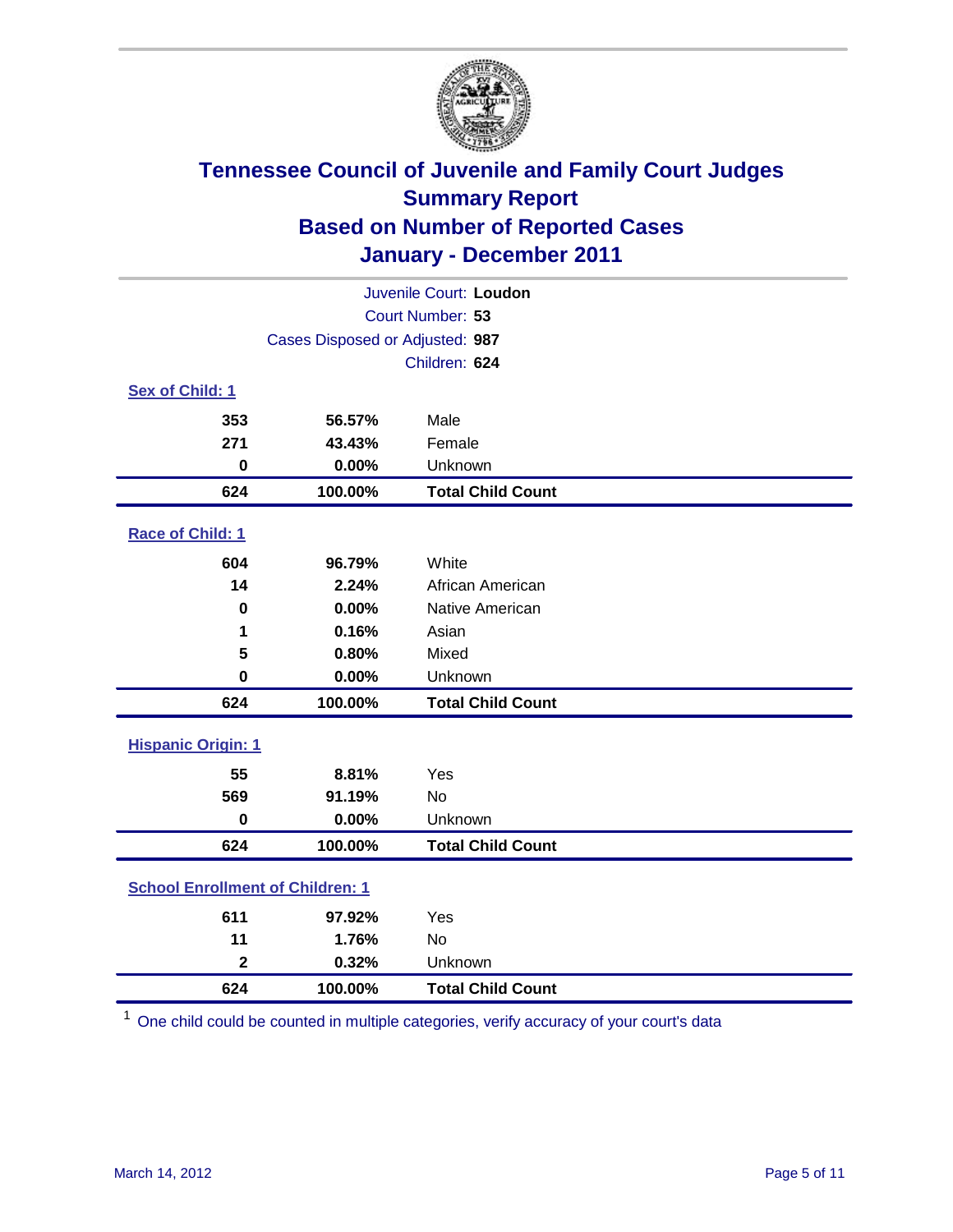

Court Number: **53** Juvenile Court: **Loudon** Cases Disposed or Adjusted: **987** Children: **624**

#### **Living Arrangement of Child at Time of Referral: 1**

| 624 | 100.00%  | <b>Total Child Count</b>     |
|-----|----------|------------------------------|
| 0   | $0.00\%$ | Other                        |
| 2   | 0.32%    | Unknown                      |
| 0   | $0.00\%$ | Independent                  |
| 0   | $0.00\%$ | In an Institution            |
| 0   | $0.00\%$ | In a Residential Center      |
| 1   | 0.16%    | In a Group Home              |
| 1   | 0.16%    | With Foster Family           |
| 28  | 4.49%    | With Adoptive Parents        |
| 43  | $6.89\%$ | <b>With Relatives</b>        |
| 36  | 5.77%    | With Father                  |
| 210 | 33.65%   | <b>With Mother</b>           |
| 89  | 14.26%   | With Mother and Stepfather   |
| 17  | 2.72%    | With Father and Stepmother   |
| 197 | 31.57%   | With Both Biological Parents |
|     |          |                              |

#### **Type of Detention: 2**

| 987          | 100.00%  | <b>Total Detention Count</b> |
|--------------|----------|------------------------------|
| 1            | 0.10%    | Other                        |
| 832          | 84.30%   | Does Not Apply               |
| $\mathbf 0$  | $0.00\%$ | Unknown                      |
| 0            | $0.00\%$ | Psychiatric Hospital         |
| 0            | 0.00%    | Jail - No Separation         |
| 0            | $0.00\%$ | Jail - Partial Separation    |
| 0            | $0.00\%$ | Jail - Complete Separation   |
| 152          | 15.40%   | Juvenile Detention Facility  |
| $\mathbf{2}$ | 0.20%    | Non-Secure Placement         |
|              |          |                              |

<sup>1</sup> One child could be counted in multiple categories, verify accuracy of your court's data

<sup>2</sup> If different than number of Cases (987) verify accuracy of your court's data.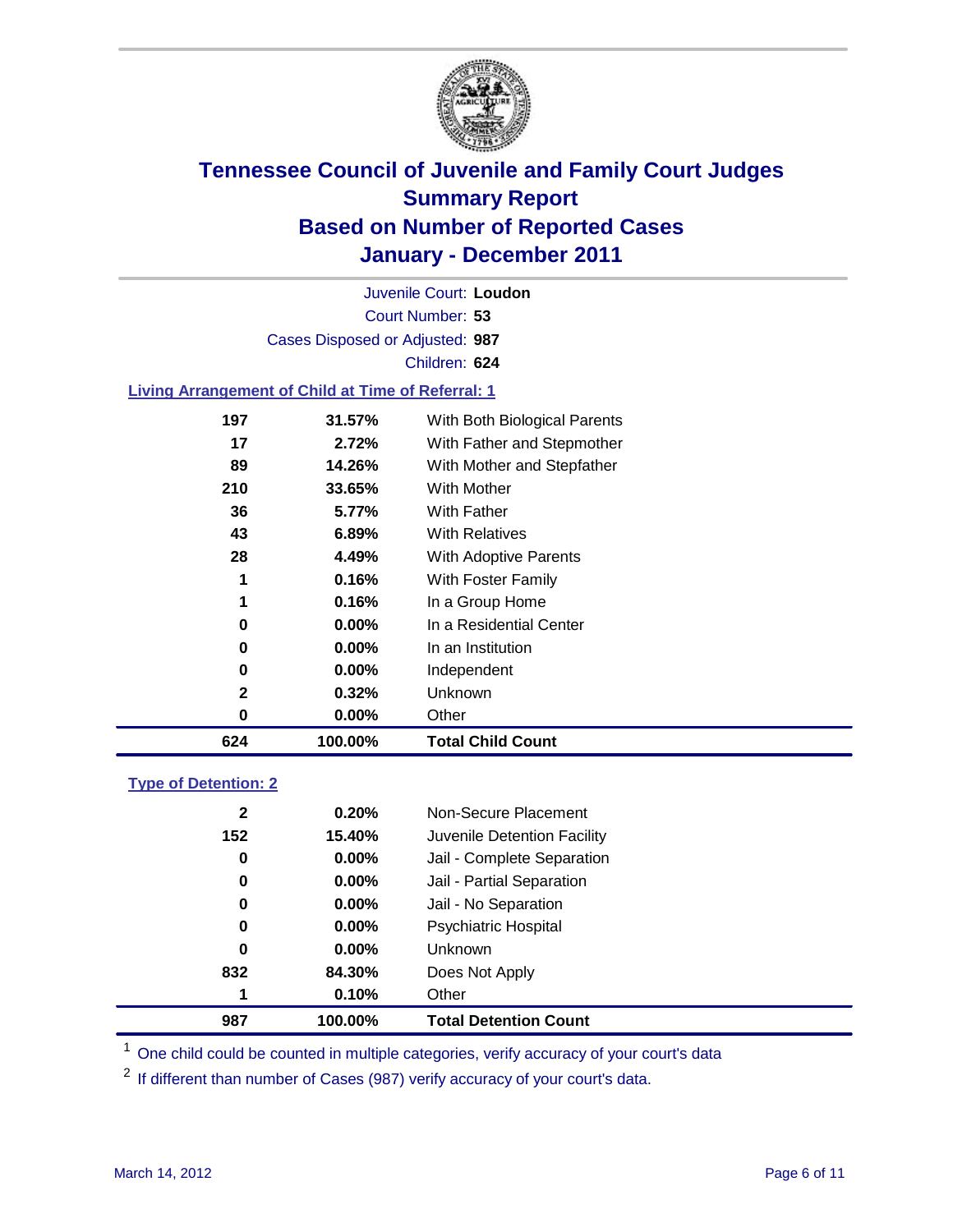

|                                                    | Juvenile Court: Loudon          |                                      |  |  |  |
|----------------------------------------------------|---------------------------------|--------------------------------------|--|--|--|
|                                                    | Court Number: 53                |                                      |  |  |  |
|                                                    | Cases Disposed or Adjusted: 987 |                                      |  |  |  |
|                                                    |                                 | Children: 624                        |  |  |  |
| <b>Placement After Secure Detention Hearing: 1</b> |                                 |                                      |  |  |  |
| 151                                                | 15.30%                          | Returned to Prior Living Arrangement |  |  |  |
| 3                                                  | 0.30%                           | Juvenile Detention Facility          |  |  |  |
| $\bf{0}$                                           | 0.00%                           | Jail                                 |  |  |  |
| 0                                                  | 0.00%                           | Shelter / Group Home                 |  |  |  |
| $\bf{0}$                                           | 0.00%                           | Foster Family Home                   |  |  |  |
| 0                                                  | 0.00%                           | Psychiatric Hospital                 |  |  |  |
|                                                    | 0.10%                           | Unknown                              |  |  |  |
| 832                                                | 84.30%                          | Does Not Apply                       |  |  |  |
| $\bf{0}$                                           | 0.00%                           | Other                                |  |  |  |
| 987                                                | 100.00%                         | <b>Total Placement Count</b>         |  |  |  |
| <b>Intake Actions: 2</b>                           |                                 |                                      |  |  |  |
|                                                    |                                 |                                      |  |  |  |
| 683                                                | 66.63%                          | <b>Petition Filed</b>                |  |  |  |
| $\bf{0}$                                           | 0.00%                           | <b>Motion Filed</b>                  |  |  |  |
| 342                                                | 33.37%                          | <b>Citation Processed</b>            |  |  |  |
| $\bf{0}$                                           | 0.00%                           | Notification of Paternity Processed  |  |  |  |
| $\bf{0}$                                           | 0.00%                           | Scheduling of Judicial Review        |  |  |  |
| 0                                                  | 0.00%                           | Scheduling of Administrative Review  |  |  |  |
| 0                                                  | 0.00%                           | Scheduling of Foster Care Review     |  |  |  |
| 0                                                  | 0.00%                           | <b>Unknown</b>                       |  |  |  |
| 0                                                  | 0.00%                           | Does Not Apply                       |  |  |  |
| 0                                                  | 0.00%                           | Other                                |  |  |  |
| 1,025                                              | 100.00%                         | <b>Total Intake Count</b>            |  |  |  |

<sup>1</sup> If different than number of Cases (987) verify accuracy of your court's data.

<sup>2</sup> If different than number of Referral Reasons (1025), verify accuracy of your court's data.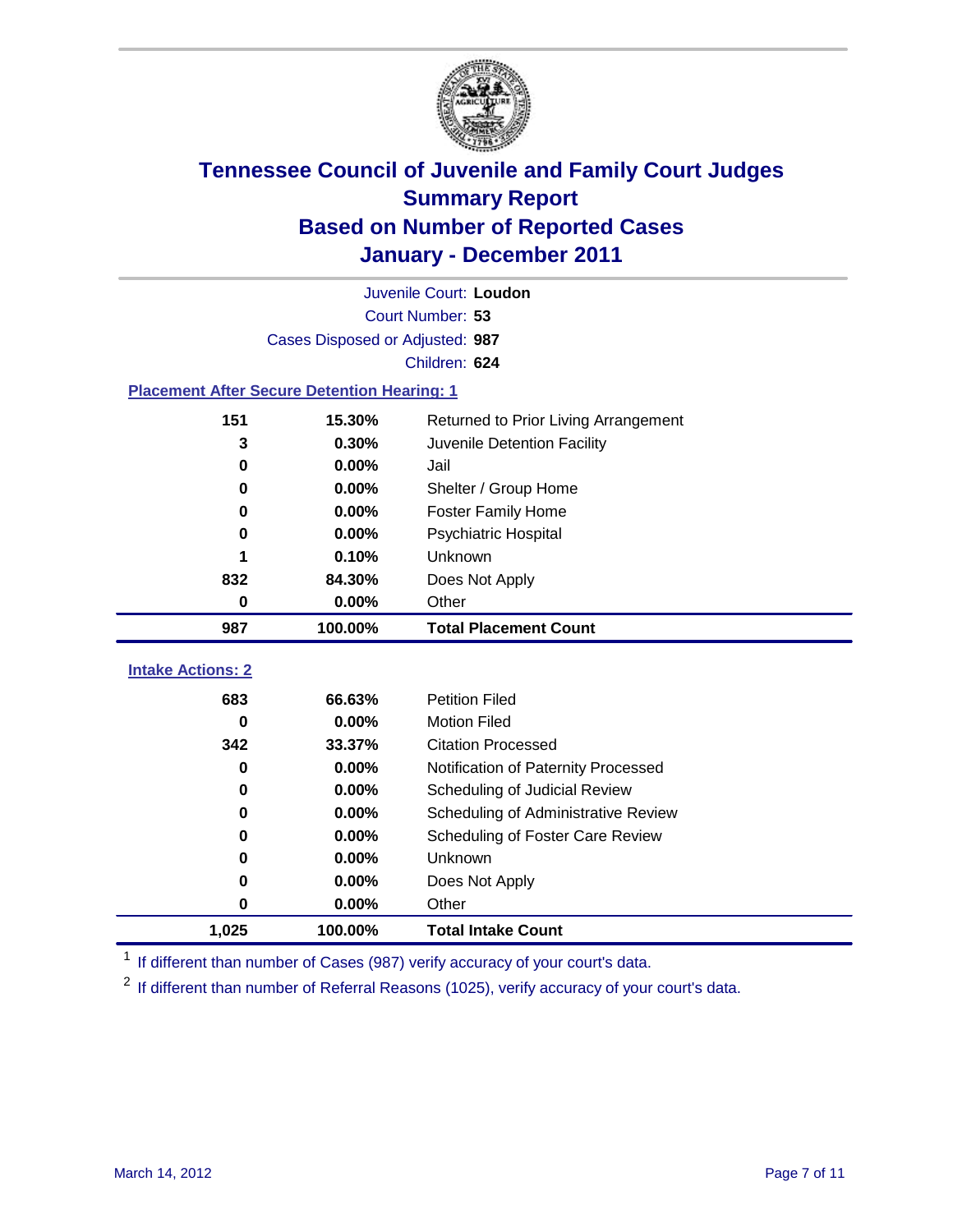

Court Number: **53** Juvenile Court: **Loudon** Cases Disposed or Adjusted: **987** Children: **624**

#### **Last Grade Completed by Child: 1**

| 624     | 100.00%        | <b>Total Child Count</b>  |
|---------|----------------|---------------------------|
| 1       | 0.16%          | Other                     |
| 7       | 1.12%          | Unknown                   |
| 0       | 0.00%          | Never Attended School     |
| 0       | 0.00%          | Graduated                 |
|         | 0.96%          |                           |
| 6       |                | <b>GED</b>                |
| 0       | 0.00%          | Non-Graded Special Ed     |
| 3       | 0.48%          | 12th Grade                |
| 61      | 9.78%          | 11th Grade                |
| 106     | 16.99%         | 10th Grade                |
| 98      | 15.71%         | 9th Grade                 |
| 70      | 11.22%         | 8th Grade                 |
| 46      | 7.37%          | 7th Grade                 |
| 48      | 7.69%          | 6th Grade                 |
| 27      | 4.33%          | 5th Grade                 |
| 16      | 2.56%          | 4th Grade                 |
| 19      | 3.04%          | 3rd Grade                 |
| 25      | 4.01%          | 2nd Grade                 |
| 26      | 4.17%          | Kindergarten<br>1st Grade |
| 0<br>23 | 0.00%<br>3.69% | Preschool                 |
|         |                |                           |
| 42      | 6.73%          | Too Young for School      |

### **Enrolled in Special Education: 1**

| 618 | 99.04%  | No.                      |  |
|-----|---------|--------------------------|--|
| 6   | 0.96%   | <b>Unknown</b>           |  |
| 624 | 100.00% | <b>Total Child Count</b> |  |

One child could be counted in multiple categories, verify accuracy of your court's data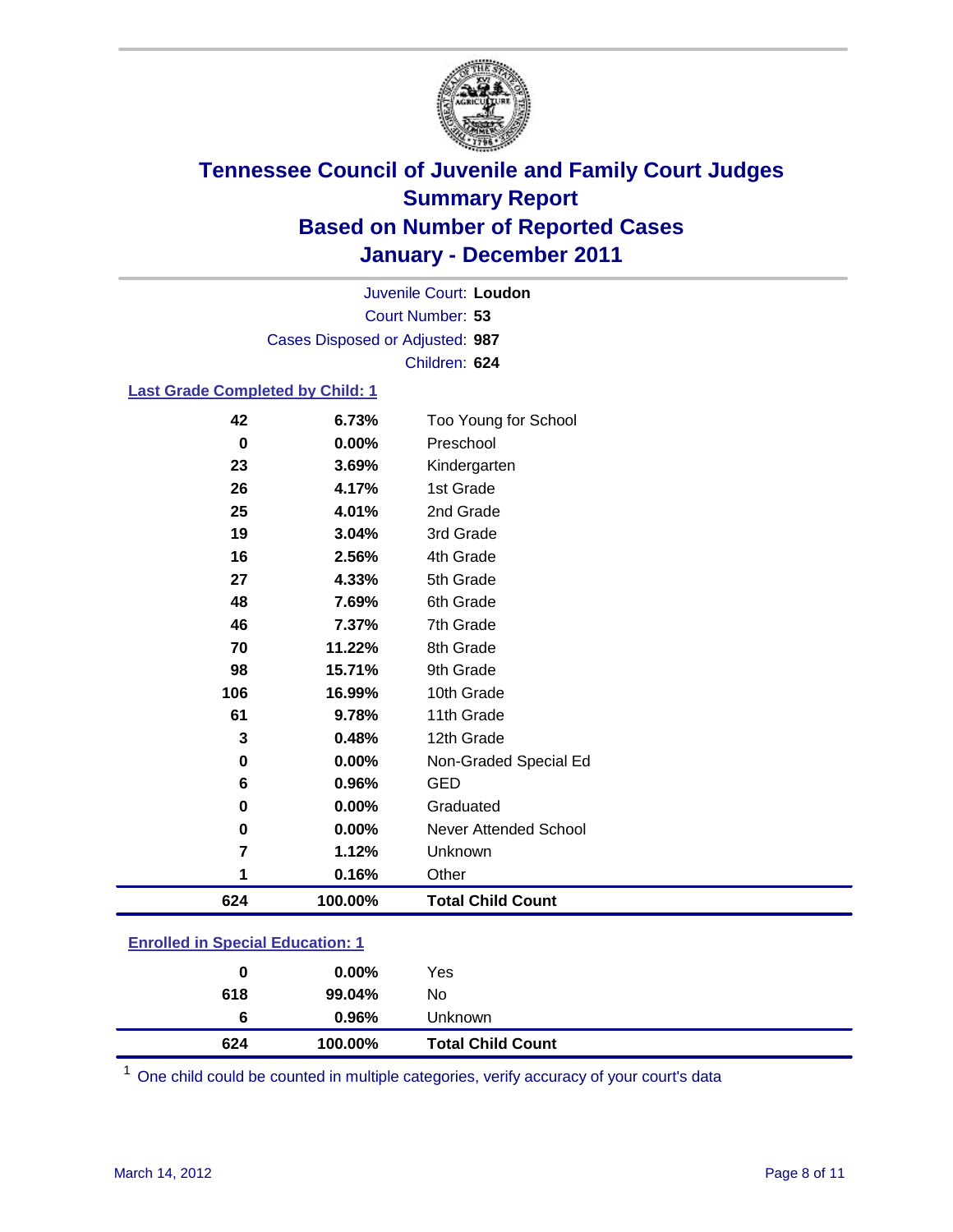

|                              | Juvenile Court: Loudon          |                           |  |  |
|------------------------------|---------------------------------|---------------------------|--|--|
|                              | Court Number: 53                |                           |  |  |
|                              | Cases Disposed or Adjusted: 987 |                           |  |  |
|                              | Children: 624                   |                           |  |  |
| <b>Action Executed By: 1</b> |                                 |                           |  |  |
| 497                          | 48.49%                          | Judge                     |  |  |
| 0                            | $0.00\%$                        | Magistrate                |  |  |
| 528                          | 51.51%                          | <b>YSO</b>                |  |  |
| 0                            | 0.00%                           | Other                     |  |  |
| 0                            | 0.00%                           | Unknown                   |  |  |
| 1,025                        | 100.00%                         | <b>Total Action Count</b> |  |  |

#### **Formal / Informal Actions: 1**

| 0        | $0.00\%$ | Dismissed                                        |
|----------|----------|--------------------------------------------------|
| 0        | $0.00\%$ | Retired / Nolle Prosequi                         |
| 254      | 24.78%   | <b>Complaint Substantiated Delinquent</b>        |
| 180      | 17.56%   | <b>Complaint Substantiated Status Offender</b>   |
| 0        | 0.00%    | <b>Complaint Substantiated Dependent/Neglect</b> |
| 0        | $0.00\%$ | <b>Complaint Substantiated Abused</b>            |
| $\bf{0}$ | $0.00\%$ | <b>Complaint Substantiated Mentally III</b>      |
| 438      | 42.73%   | Informal Adjustment                              |
| 12       | 1.17%    | <b>Pretrial Diversion</b>                        |
| 0        | $0.00\%$ | <b>Transfer to Adult Court Hearing</b>           |
| 0        | $0.00\%$ | Charges Cleared by Transfer to Adult Court       |
| 0        | $0.00\%$ | <b>Special Proceeding</b>                        |
| 141      | 13.76%   | <b>Review Concluded</b>                          |
| 0        | $0.00\%$ | Case Held Open                                   |
| 0        | $0.00\%$ | Other                                            |
| 0        | $0.00\%$ | Unknown                                          |
| 1,025    | 100.00%  | <b>Total Action Count</b>                        |

<sup>1</sup> If different than number of Referral Reasons (1025), verify accuracy of your court's data.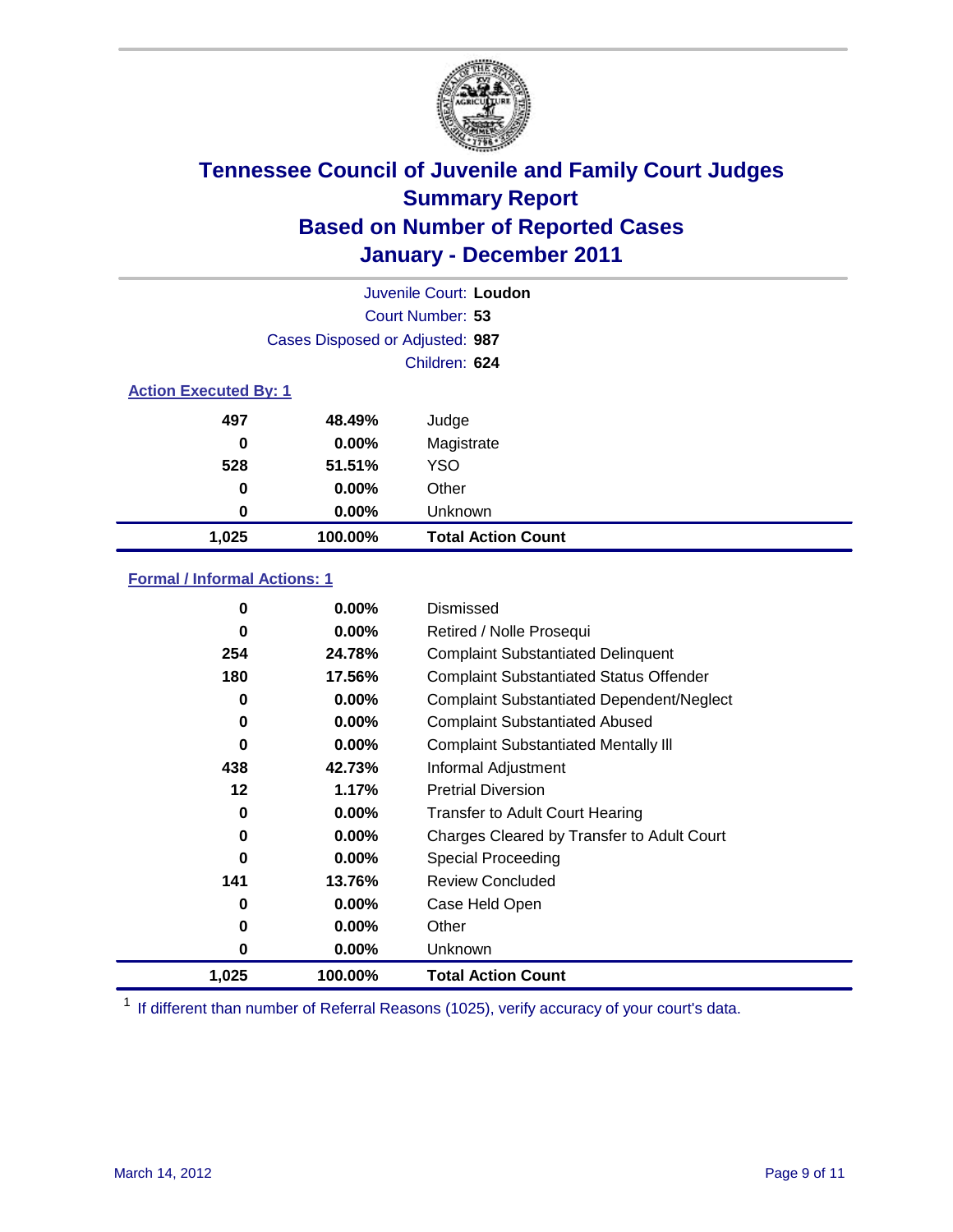

|                       |                                 | Juvenile Court: Loudon                                |
|-----------------------|---------------------------------|-------------------------------------------------------|
|                       |                                 | Court Number: 53                                      |
|                       | Cases Disposed or Adjusted: 987 |                                                       |
|                       |                                 | Children: 624                                         |
| <b>Case Outcomes:</b> |                                 | There can be multiple outcomes for one child or case. |
| 63                    | 2.93%                           | <b>Case Dismissed</b>                                 |
| 1                     | 0.05%                           | Case Retired or Nolle Prosequi                        |
| 350                   | 16.28%                          | Warned / Counseled                                    |
| 0                     | 0.00%                           | <b>Held Open For Review</b>                           |
| 333                   | 15.49%                          | Supervision / Probation to Juvenile Court             |
| 0                     | 0.00%                           | <b>Probation to Parents</b>                           |
| 0                     | 0.00%                           | Referral to Another Entity for Supervision / Service  |
| 55                    | 2.56%                           | Referred for Mental Health Counseling                 |
| 154                   | 7.16%                           | Referred for Alcohol and Drug Counseling              |
| 0                     | 0.00%                           | Referred to Alternative School                        |
| 0                     | 0.00%                           | Referred to Private Child Agency                      |
| 51                    | 2.37%                           | Referred to Defensive Driving School                  |
| 1                     | 0.05%                           | Referred to Alcohol Safety School                     |
| 0                     | 0.00%                           | Referred to Juvenile Court Education-Based Program    |
| 59                    | 2.74%                           | Driver's License Held Informally                      |
| 1                     | 0.05%                           | <b>Voluntary Placement with DMHMR</b>                 |
| 0                     | 0.00%                           | <b>Private Mental Health Placement</b>                |
| 0                     | 0.00%                           | <b>Private MR Placement</b>                           |
| 0                     | 0.00%                           | Placement with City/County Agency/Facility            |
| 0                     | 0.00%                           | Placement with Relative / Other Individual            |
| 124                   | 5.77%                           | Fine                                                  |
| 328                   | 15.26%                          | <b>Public Service</b>                                 |
| 23                    | 1.07%                           | Restitution                                           |
| 1                     | 0.05%                           | <b>Runaway Returned</b>                               |
| 3                     | 0.14%                           | No Contact Order                                      |
| 0                     | 0.00%                           | Injunction Other than No Contact Order                |
| 0                     | 0.00%                           | <b>House Arrest</b>                                   |
| 0                     | 0.00%                           | <b>Court Defined Curfew</b>                           |
| 90                    | 4.19%                           | Dismissed from Informal Adjustment                    |
| 0                     | 0.00%                           | <b>Dismissed from Pretrial Diversion</b>              |
| 47                    | 2.19%                           | Released from Probation                               |
| 1                     | 0.05%                           | <b>Transferred to Adult Court</b>                     |
| 0                     | $0.00\%$                        | <b>DMHMR Involuntary Commitment</b>                   |